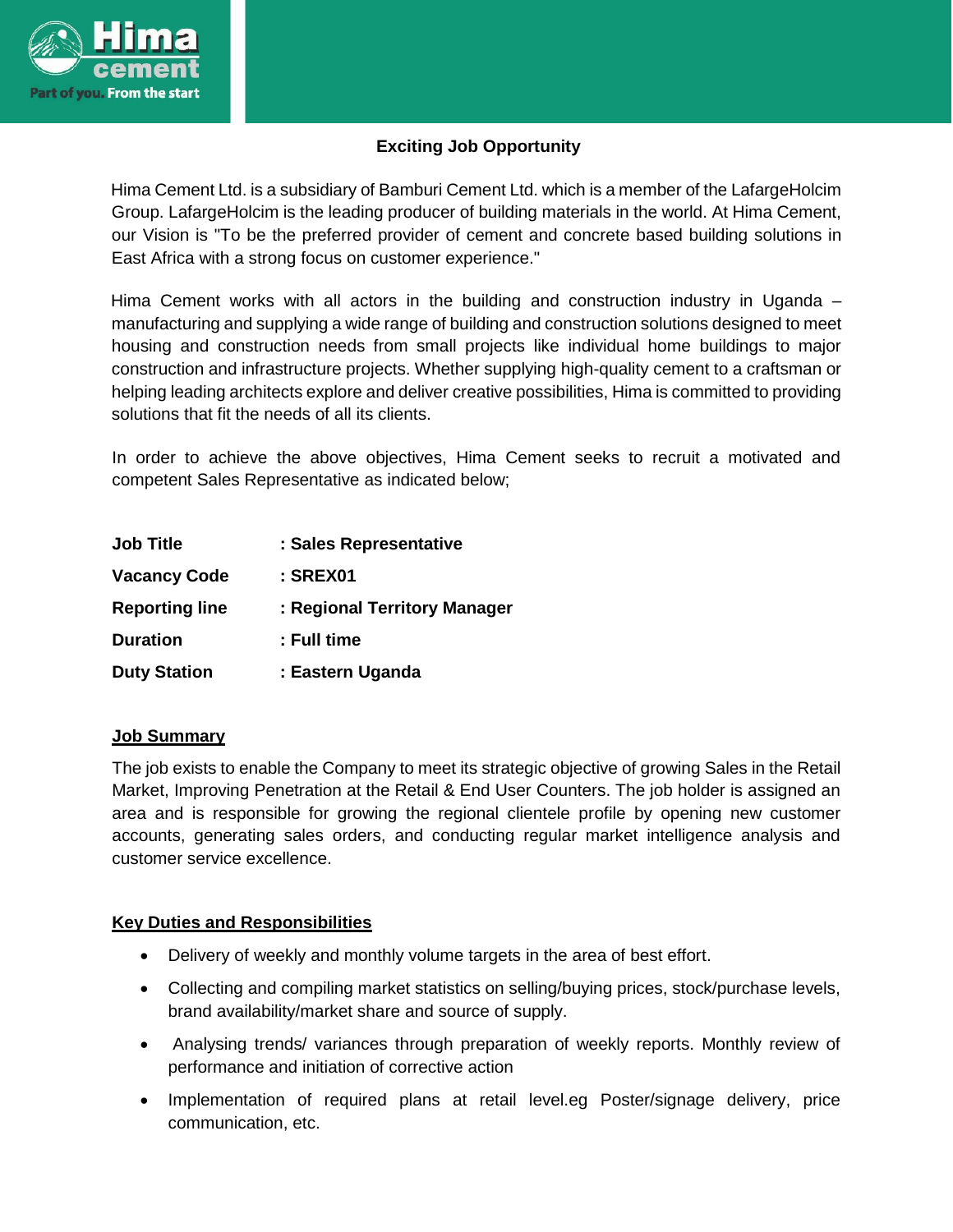- Identify customer needs; document customer complaints and follow up resolution of retailer complaints.
- Receive customer orders, and ensure timely collection of dues.
- Recommend setting up of distribution networks/ acquisition of retailers
- Participate in forecasts and sales plan preparation in area of best effort
- Establish and ensure maintenance of good relations with retail customers
- Other special assignments that will be assigned in the area of best effort.

## **Required qualifications skills, attributes and experience.**

### Educational Requirements and desired Experience.

- Bachelors degree in a business related course from a recognised university.
- Must have related work experience in a similar busy work environment for at least 3 years
- Knowledge of local languages (Luganda,Lusoga, Lugisu, Iteso, Kiswahili etc) will be an added advantage as it will ease communication with retailers and traders

## Other Technical & Job Related Skills

- Report writing skills
- Basic computer skills and knowledge of excel and Microsoft word.
- Good Analytical skills (able to understand basic profit & loss calculations)
- Must be an excellent face-to-face and telephone communicator

## **Profile & Personal Qualities**

- Self-driven, results oriented.
- Able to plan and prioritise
- Comfortable dealing with people and a good listener
- Reliable, tolerant & determined
- Able to work extended hours when required
- Good verbal communication skills

## How to apply;

Hima cement will offer a competitive remuneration package to the successful candidate. Candidates that know that they meet the above criteria and have what it takes to excel in the above position, please send their CVs, which should include details of email address (if any), present position, current remuneration, Certificate/testimonials and address of three (3) Referees plus telephone contact to the stipulated email address not later than 15th June , 2022*. (Email your application and CV to [career.applications.hima@lafarge.com](mailto:career.applications.hima@lafarge.com) and let's save the environment).*